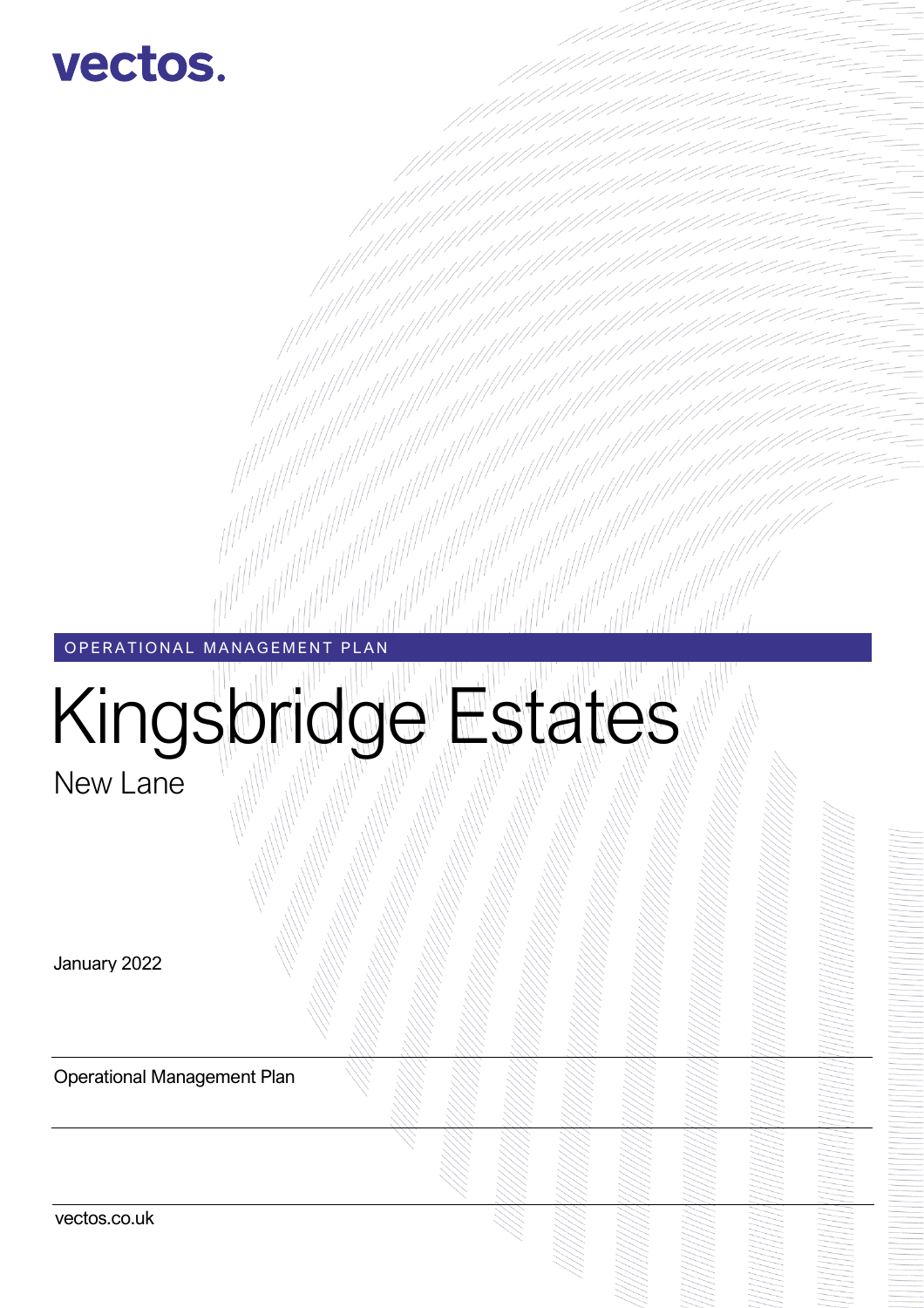# **Contents**

| $\mathbf{1}$ |                          |                                            |
|--------------|--------------------------|--------------------------------------------|
| $2^{\circ}$  |                          | <u>t filmumphfilmummatikkilölen har ha</u> |
|              |                          |                                            |
|              |                          |                                            |
|              |                          | $111 - 11111 - 11111$                      |
|              | 6 Summary and Conclusion |                                            |

# **Appendices**

Appendix A

Traffic Data

vectos.co.uk

 $\ddot{\text{I}}$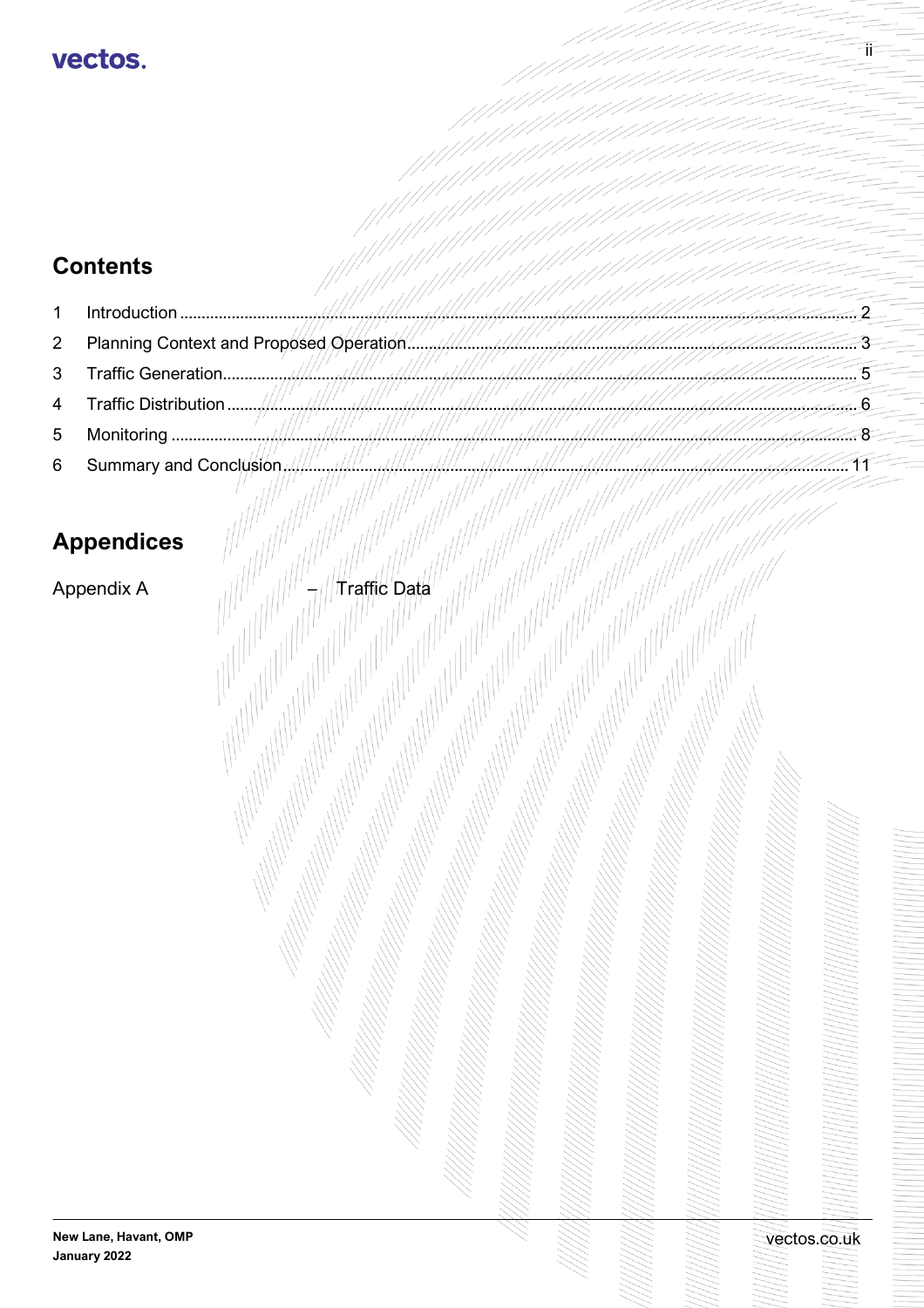## <span id="page-2-0"></span>**1 Introduction**

- 1.1 Vectos has been appointed by Havant Property Investment LLP to provide highways and transport advice in relation to the re-development of a former Pfizer Site, New Lane, Havant. Havant Borough Council (HBC) are the local planning authority and Hampshire County Council (HCC) are the local highway authority.
- 1.2 The site is located within an existing employment area near an existing industrial estate and was until recently occupied by a cold chain packaging, storage, and distribution facility.
- 1.3 Planning consent APP/21/00200 has been granted for the redevelopment of the site to provide a new warehouse unit comprising 15,546 sqm (GEA) of total floor area and associated operational van storage spaces (866 spaces). The proposals include provision for 208 car parking spaces, of which 11 will be designated as disabled parking spaces. 11 motorcycle parking spaces and 50 cycle parking spaces are also proposed for staff and visitors.
- 1.4 The overall purpose of this Operational Management Plan (OMP) is to outline the proposed operation of the site to ensure it is consistent with the submitted assessments. A revised OMP would be prepared by any occupier coming to the site if there is a significant change in operation.
- 1.5 Following this introduction, this OMP is structured as follows:
	- **Section 2** Planning Context and Proposed Operation.
	- **Section 3** Traffic Generation
	- **Section 4** Traffic Distribution
	- **Section 5** Monitoring
	- **Section 6**  Summary and Conclusion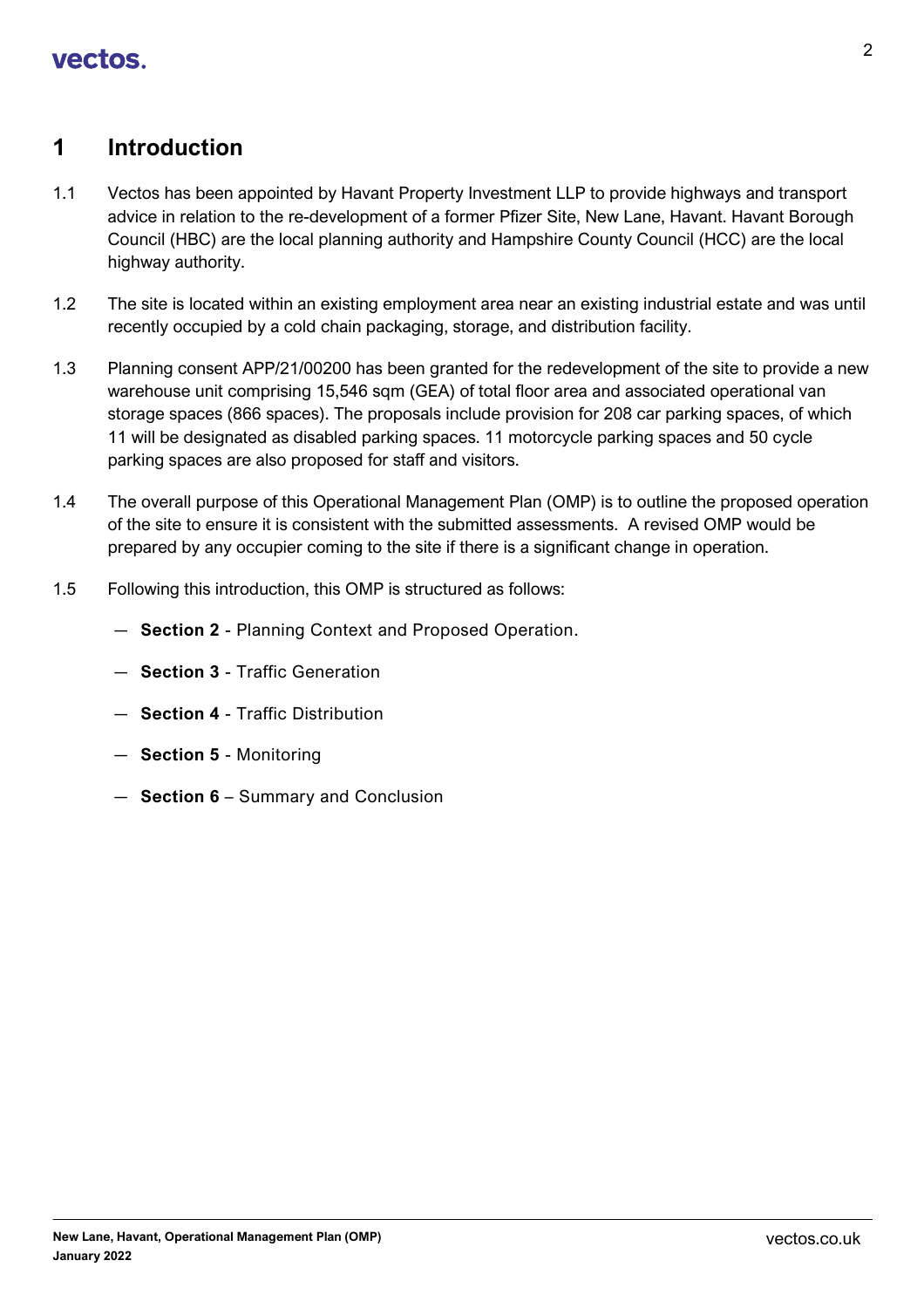## <span id="page-3-0"></span>**2 Planning Context and Proposed Operation**

- 2.1 Planning consent APP/21/00200 has been granted and this includes a condition requiring the preparation of an Operational Management Plan (OMP). The planning application (ref: APP/21/00200) was supported by a Transport Assessment (TA) prepared by Vectos which set out the proposed operation of the site and by a Framework Operational Management Plan (FOMP) prepared by Vectos in July 2021.
- 2.2 This OMP builds on the approved FOMP and provides the full details of the operational management of the site. Having an OMP in place provides the LPA with the comfort needed to understand the traffic impact and management strategy associated with any operator at this site.

## **Operation**

- 2.3 The site will be used as a 'last mile' distribution centre where parcels are delivered via small vans to customers in the local area. The occupier is looking to consolidate their operations on one site. This is opposed to vans being stored in the local area on separate sites.
- 2.4 Local drivers would arrive at the site by various means of transport, collect a van and leave the site to make deliveries. Once all deliveries have been made, drivers would return the vans to the site, collect their own vehicles (if they have driven to the site), or travel home by other means of transport.
- 2.5 The operation is effectively a freight consolidation site with the number of HGVs to/from the site being minimised through the most efficient use of each vehicle to minimise movements. The vehicle movements associated with the proposed development are already on the local road network as the occupier currently operates within the Havant area.
- 2.6 The vans based on this site undertake the last mile element of distribution i.e. to the customer. They leave the site in the morning between 07:00-12:00 and return between 16:00-21:00. They are loaded to ensure that they can deliver goods for at least 6 hours in a single journey. This ensures efficiency of the operation and reduces vehicle movements.
- 2.7 On-site staff will have defined shift patterns with arrivals outside of the network peak periods (08:00- 09:00 and 17:00-18:00). Typically, on-site staff shift patterns will be 07:00-15:00, 15:00-23:00 and 23:00-07:00.
- 2.8 The proposals for the site involve the provision of 866 operational storage spaces for the van fleet which during the day would be used as parking spaces for drivers that arrive at the site by private car.
- 2.9 HGVs delivering parcels would enter the site via at the existing site access at the southern end of the site from New Lane. 12 HGV docks are proposed at the eastern side of the warehouse. They would then turn around within the service yard area and leave the site using the same access.
- 2.10 There are 72 loading bays for vans from which they are loaded and leave the site.
- 2.11 Parcel collection facilities will not be provided to the general public unless this is subject to an updated assessment by the proposed occupier.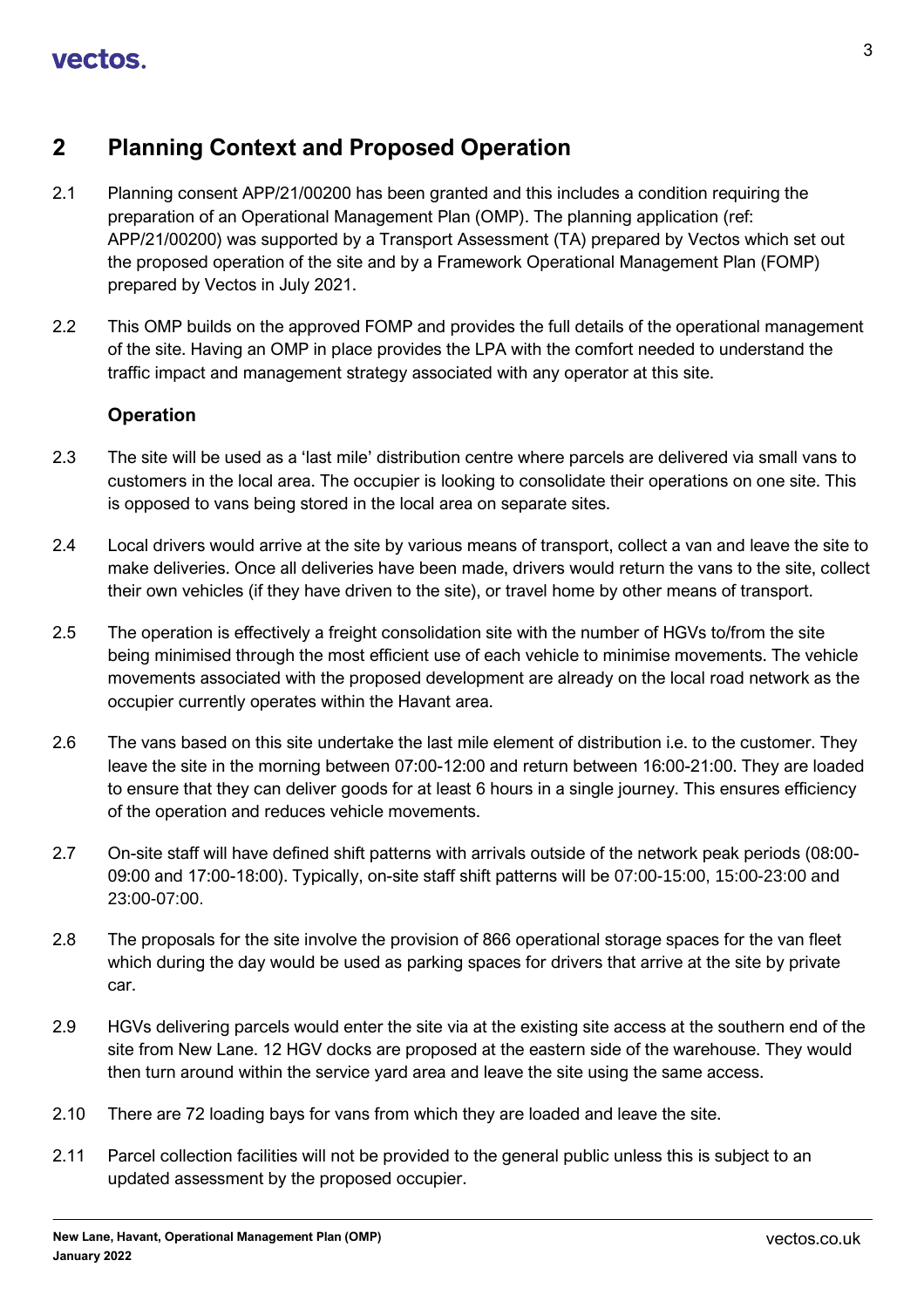- 2.12 There will be a Travel Plan for proposed use of the site with the aims of minimising vehicular use by staff and to encourage them to use more sustainable modes of transport such as walking, cycling and public transport. This will be based on the Framework Travel Plan already approved.
- 2.13 There will be a Delivery and Servicing Management Plan which sets out how HGVs servicing the site will be managed including how HGVs will be routed to the site via Crossland Drive. This will be based on the submitted Framework DSMP already approved.

## **Traffic Routing**

- 2.14 All of the delivery routes undertaken from the site are managed to ensure efficiency.
- 2.15 The signed route between the strategic highway network and the site is via Crossland Drive and the majority of traffic to/from this site will use this route. The exceptions being staff who live in local area travelling to/from the site and vans delivering to households in the local area around the site. This is discussed in more detail in Section 4 of this OMP.
- 2.16 To reinforce the routes to be used to travel to/ from the site, the van drivers' induction when working at the site will include information to clearly state which route to use. This training will be refreshed and renewed as appropriate.
- 2.17 In addition to this, there will be signage within the site at each of the three accesses as a reminder for drivers leaving the site to reinforce the routes they should follow.
- 2.18 Staff who do not live in the vicinity of the site and who chose to drive will be told to travel via Crossland Drive during their induction.

**January 2022**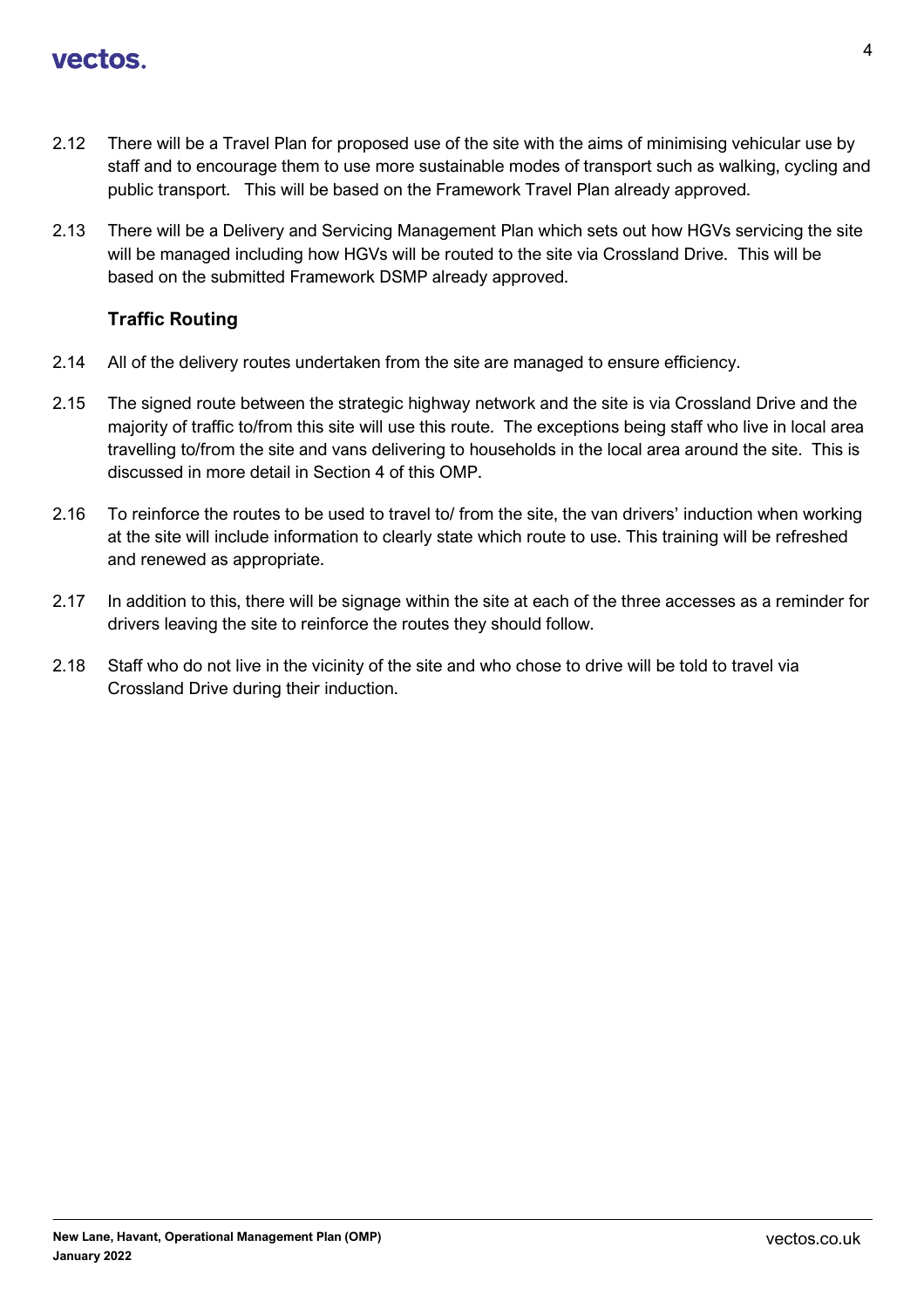# <span id="page-5-0"></span>**3 Traffic Generation**

## **Vehicle Trip Generation**

3.1 A summary of the trip generation for the proposed development, for the AM and the PM network peak period and across the day is set out in **Table 3.1**. The trip generation for each hour across the day for the occupier for each vehicle type is contained in **Appendix A** of this report. The proposed site traffic for the site has been presented and agreed with HCC who have confirmed that the data is robust.

| <b>Time</b>   |     | Car |              |     | <b>LGV (excl. cars)</b> |              |    | <b>HGV</b> |              | <b>Total</b> |       |              |  |  |
|---------------|-----|-----|--------------|-----|-------------------------|--------------|----|------------|--------------|--------------|-------|--------------|--|--|
| <b>Period</b> | In  | Out | <b>Total</b> | In  | Out                     | <b>Total</b> | In | Out        | <b>Total</b> | In           | Out   | <b>Total</b> |  |  |
| 08:00         | 121 |     | 121          |     | 216                     | 216          |    |            |              | 122          | 217   | 339          |  |  |
| 17:00         |     | 105 | 105          | 216 |                         | 216          | 0  |            |              | 217          | 112   | 329          |  |  |
| <b>Daily</b>  | 541 | 541 | 1.081        | 505 | 505                     | 1,010        | 36 | 36         | 72           | 1,208        | 1,208 | 2.415        |  |  |

**Table 3.1: Development Trip Generation** 

Note: This table is taken from a spreadsheet of more detailed calculations so there is rounding to take into account when looking at the individual figures.

- 3.2 As can be seen from **Table 3.1** the proposed development will generate 339 two-way vehicle movements in the morning peak period and 329 two-way vehicle movements in the evening peak period. The proposed site traffic is predominantly made up of cars and light vans. There are a limited number of HGVs at peak times, a total of 36 HGVs will be arriving and leaving the site across the day, which is a total of 72 HGV movements across the day.
- 3.3 As set out in the submitted TA, the site will be served by three points of access. The central access provides access to the staff car park for on-site warehouse workers. The southern access will serve all HGV movements in an out of the site. Van arrivals and departures are split evenly between the northern and southern accesses.
- 3.4 The operation of site will accord with the agreed traffic generation set out above with there being no material changes to the levels of traffic generation assessed. There may be a need for additional assessment work if traffic levels at peak times are materially increased above the agreed figures used in the assessment of the extant planning consent. In line with the relevant planning condition that form part of the planning consent, there should be no significant deviation from the operation set out, without the consent of the Local Planning Authority'.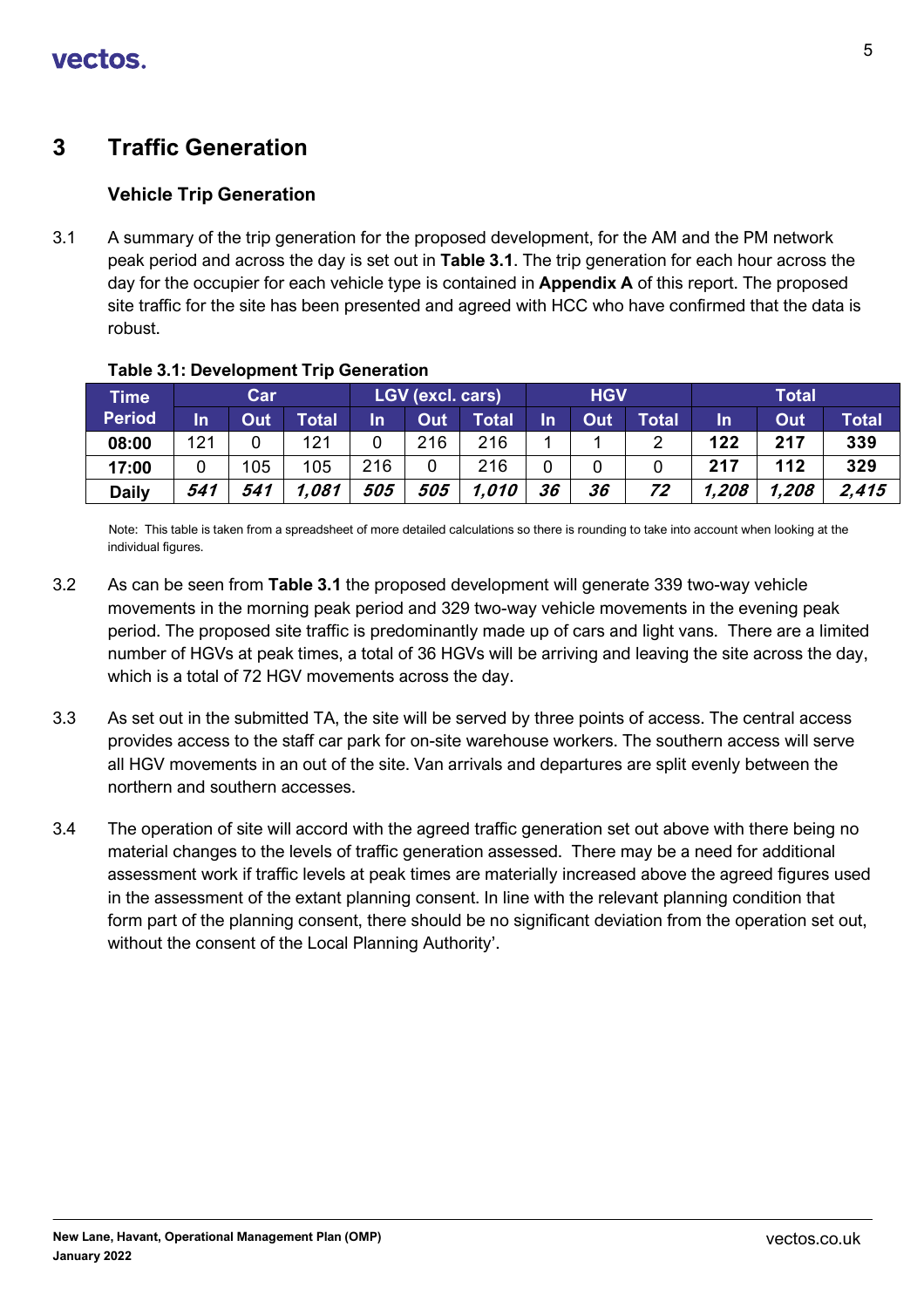# <span id="page-6-0"></span>**4 Traffic Distribution**

4.1 The traffic distribution for the proposed development has been agreed with HCC and is replicated below in **Table 4.1** which shows the proportions of traffic associated with the site that would pass through identified key junctions.

## **Table 4.1: Agreed Traffic Distribution**

| <b>Junction</b>              | % Impact |
|------------------------------|----------|
| <b>Crossland Drive</b>       | 75%      |
| New Lane (north of the site) | 24%      |
| New Lane (south of the site) | 1%       |

- 4.2 It can be seen that the majority of site traffic generated by the proposed development will route through the Crossland Drive junction with New Lane. Crossland Drive is the main vehicular route between the strategic road network and the employment area accessed off New Lane.
- 4.3 The majority of development traffic will use Crossland Drive and some will head north up New Lane. New Lane South of the site will only be used by employees arriving/leaving the site from nearby areas of Havant or for parcels being delivered to local Havant residents south of the site (unless in very exceptional circumstances when traffic is unable to route along Crossland Drive).

## **Area South of the Site Accessed via New Lane**

4.4 The plan provided at **Figure 4.1** illustrates the area south of New Lane that vans leaving the site would serve.



## **Figure 4.1: Area South of the Site Accessed via New Lane**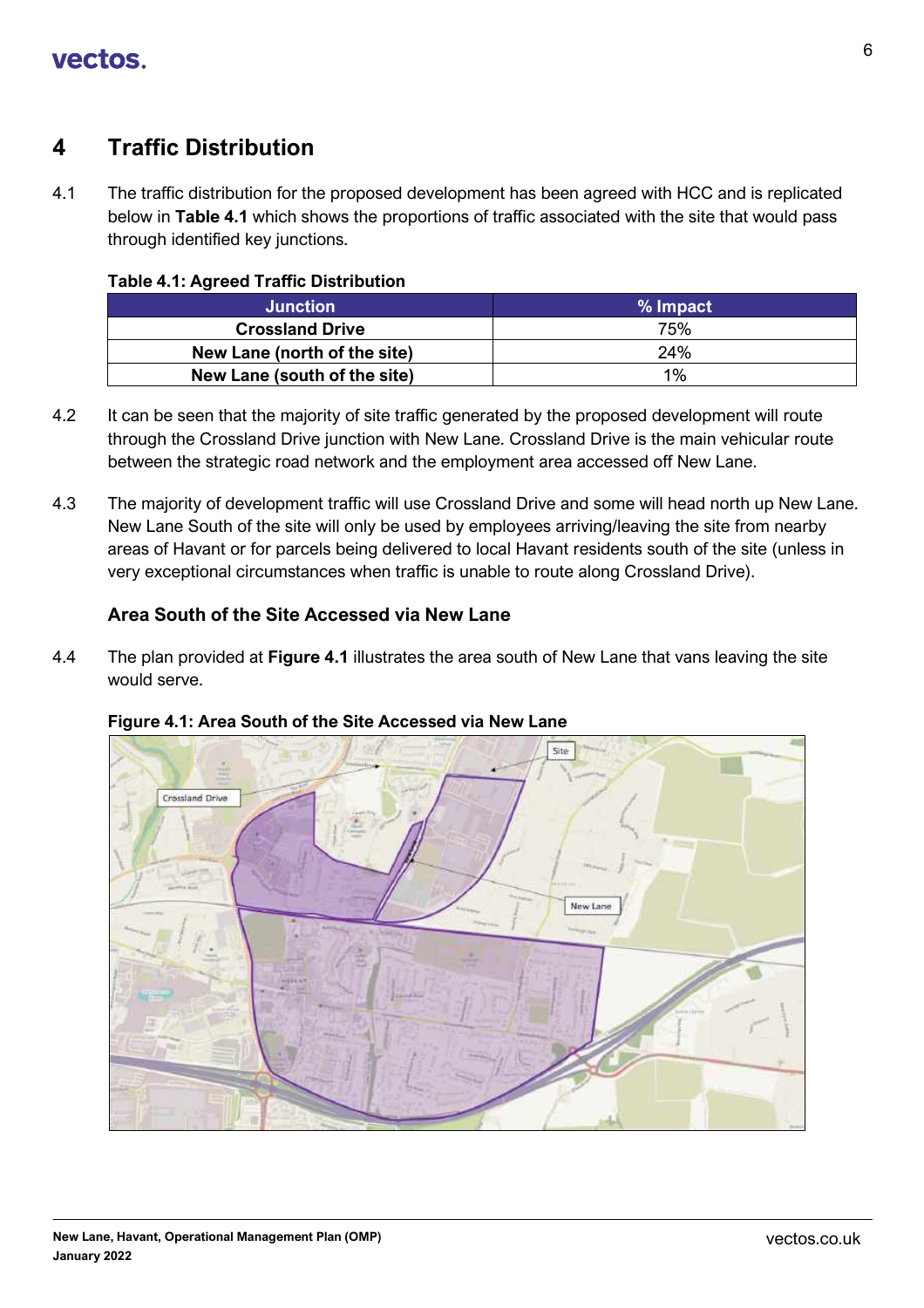- 4.5 The areas shaded in purple are all the areas which will be served by vans arriving and departing the site via New Lane south of the site. These are the only areas that vans would deliver to/from by using New Lane south of the site.
- 4.6 Using census data and online mapping imagery, the total number of households that can be served using New Lane (South) has been determined as being circa 1,864 households. This includes all types of households including retirement apartments.
- 4.7 To put this into context, assuming a conservative drive time estimate of 30mins, vans could reach the wider Havant area in addition to Portsmouth and Chichester. The total number of households in these areas, according to 2011 Census data, is 188,643. Therefore, the total number of households that the site can serve to the south of New Lane represents 1% of the total number of households that vans are expected to serve. This ties in with the distribution of traffic presented with the planning application.
- 4.8 The approved occupier data states that there will be a total of 505 vans leaving the site daily. On this basis, only 5 vans are expected to route south on New Lane on any given day. It should be noted that a single van has the capacity to deliver to multiple properties which will follow a defined route. This ensures that there will not be increased van movements on the local road network due to consolidation and efficient journey planning.
- 4.9 It must be remembered that one van going to this area would delivery parcels to a number of properties and therefore 5 vans to this area in a day is likely to be an overestimate. This also would not be new traffic as deliveries are currently being made to this area by the occupier of the site.
- 4.10 The operation of the site will accord with the agreed distribution.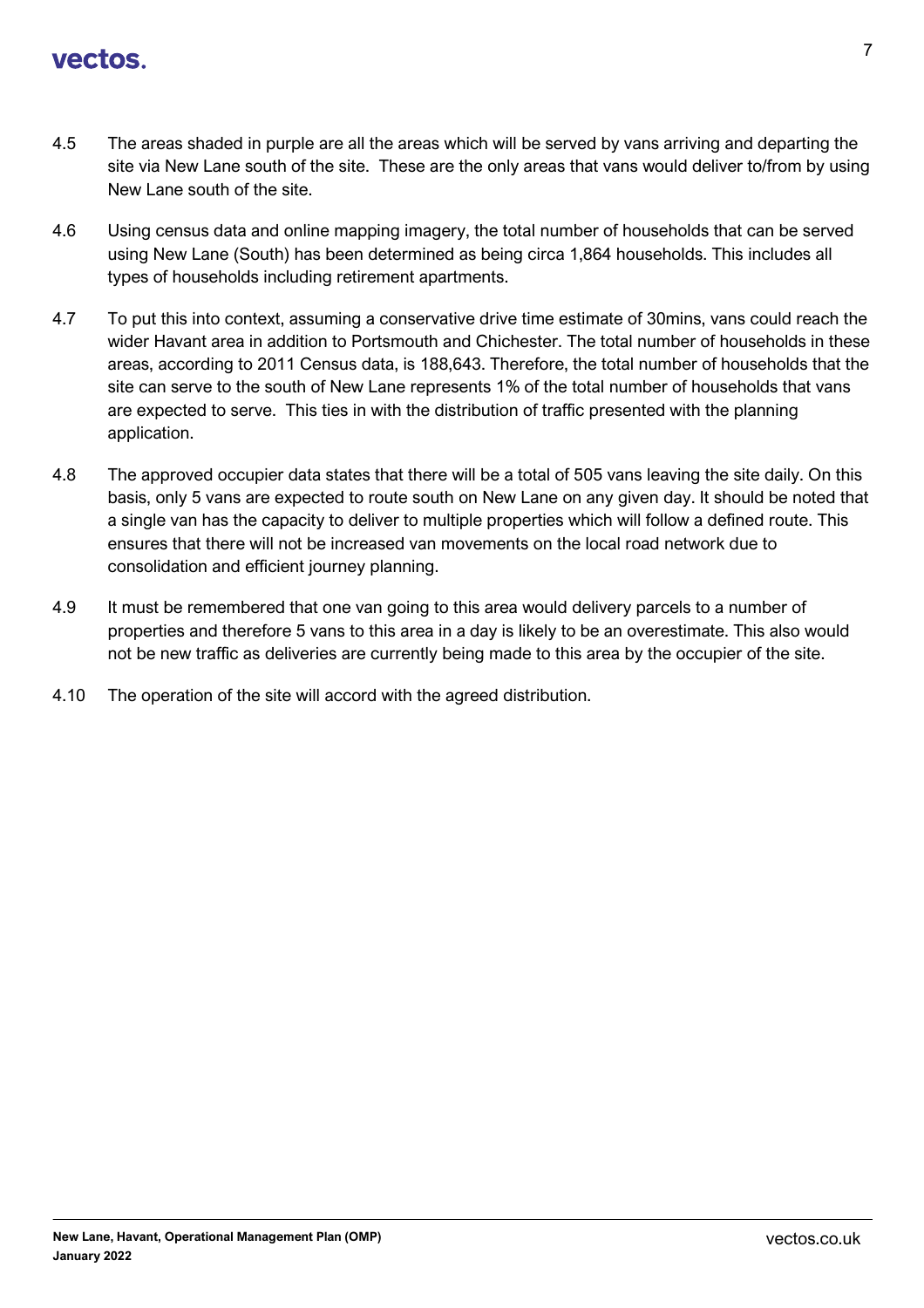## <span id="page-8-0"></span>**5 Monitoring**

- 5.1 The operation of the site will be monitored in two ways to allow the effectiveness of this OMP to be assessed.
- 5.2 The monitoring will commence when the site becomes operational which is defined as the day when the first parcel is delivered to an end customer from the site and will continue for a 5 ½ year period.
- 5.3 The following equipment would be automated and would be operated by an independent specialist traffic survey company.

## **Traffic Levels**

- 5.4 The levels of traffic entering and leaving the site will be monitored through the installation and maintenance of Automatic Traffic Counters (ATC) to monitor traffic levels across the three site accesses in accordance with the parameters agreed at planning, as reflected in **Appendix A** of the Operational Management Plan.
- 5.5 The ATC equipment will be situated wholly within the site and located to ensure they effectively count vehicles into and out of the site.
- 5.6 The data will be collected by the independent traffic survey company who will provide and maintain the equipment and will provide the survey data.
- 5.7 During the 18 months of operation a quarterly monitoring report will be provided to include data for that quarter. There will be data collected at the same time as when the monitoring of traffic using New Lane to the south of the site is undertaken to ensure co-ordination.
- 5.8 On the first anniversary of the site becoming operational the frequency of monitoring will be reviewed with HBC and subject to agreement. If there have been no concerns, this will be reduced to two weeks of monitoring data every quarter for each year from the second to five and half year anniversaries of the site being operational.
- 5.9 The ATCs will be used to monitor the operation of the site for 5  $\frac{1}{2}$  years after the commencement of the proposed operation on the site.
- 5.10 In each quarterly report the average traffic levels for the quarter will be reported together with the actual data for the identified weeks. The identified weeks will include average daily movements, alongside analysis of the peak period. This data will also include a classification of vehicle types between cars, vans and HGVs. It will be presented for each of the three accesses as well as cumulatively for the whole site.
- 5.11 Within the monitoring report, the level of traffic to/from the site will be compared to that used in the assessment undertaken in support of the extant planning consent (the data contained in **Appendix A**). In the event that peak period traffic levels to/from the site are higher to those predicted then an assessment will be made to identify whether the changes would lead to any material impact on the operation of the highway network around the site. If necessary, changes will be identified to how the site is operating to ensure that it is in line with the requirements of the OMP.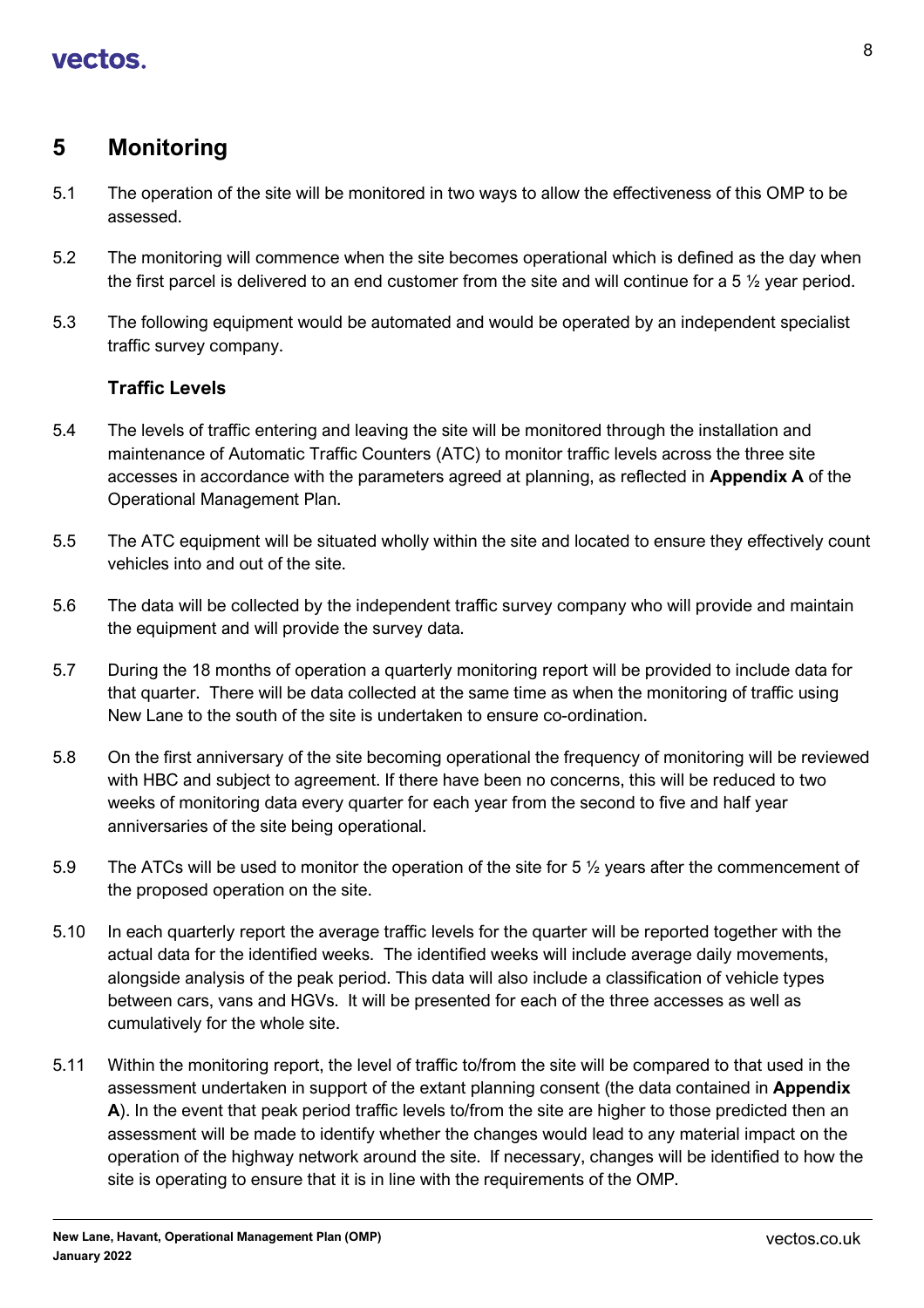5.12 The data will only be used for monitoring the effectiveness of Operational Management Plan.

## **Traffic Using New Lane South of the Site**

- 5.13 The routing of vehicles to/from the site will be monitored through the installation and maintenance of CCTV cameras within the site to cover the site accesses and one showing New Lane to the south of the site.
- 5.14 As the CCTV cameras will be situated within the site, all GDPR matters will be dealt with by the operator and the independent traffic survey company. A Data Protection Impact Assessment (DPIA) will be produced for the management of the data. The DPIA will be prepared by the independent traffic survey company.
- 5.15 The monitoring of the number of vehicles into and out of the site will be undertaken by the independent survey company reviewing the CCTV footage to match vehicles entering and leaving the site with those using New Lane to the south of the site using ANPR technology which is in line with DfT guidance.
- 5.16 As set out above, it is proposed that in the first 18 months of operation that the monitoring of vehicle routing is undertaken for 4 weeks every quarter. The weeks that monitoring is undertaken would be at the request of HBC i.e. HBC can choose which weeks the information is provided for. In the event HBC do not require data for any specific weeks then it will be agreed which weeks the data is presented for.
- 5.17 Subject to the review mentioned above on the first anniversary of the site becoming operational then the same approach would be undertaken for the data being supplied for two weeks data every quarter for each year from the second to five and half year anniversaries of the site being operational.
- 5.18 The data from the CCTV cameras will be available for 6 months from the date the footage was recorded. This means that HBC will have sufficient time to choose which weeks the data is required for.
- 5.19 The data presented in the monitoring report will be in the form of how many vans are recorded travelling to/from the site via New Lane to the south of the site in a day and will be on an hourly basis. This will then be compared to the overall van traffic travelling to/from the site taken from the ATC equipment.
- 5.20 A form of the monitoring reports will be agreed between the independent traffic survey company, the occupier and the LPA in advance of the first report being prepared. This needs to take into account the constraints of confidentially of data under GDPR and the format of survey results being consistent with DfT approved formats.
- 5.21 If the monitoring report shows van movements to/from the site on New Lane to the south of the site exceeds 1% of the total van traffic to/from the site then further analysis will be undertaken by the occupier using operational data to determine are the vans identified delivering to the identified area to the south of the site.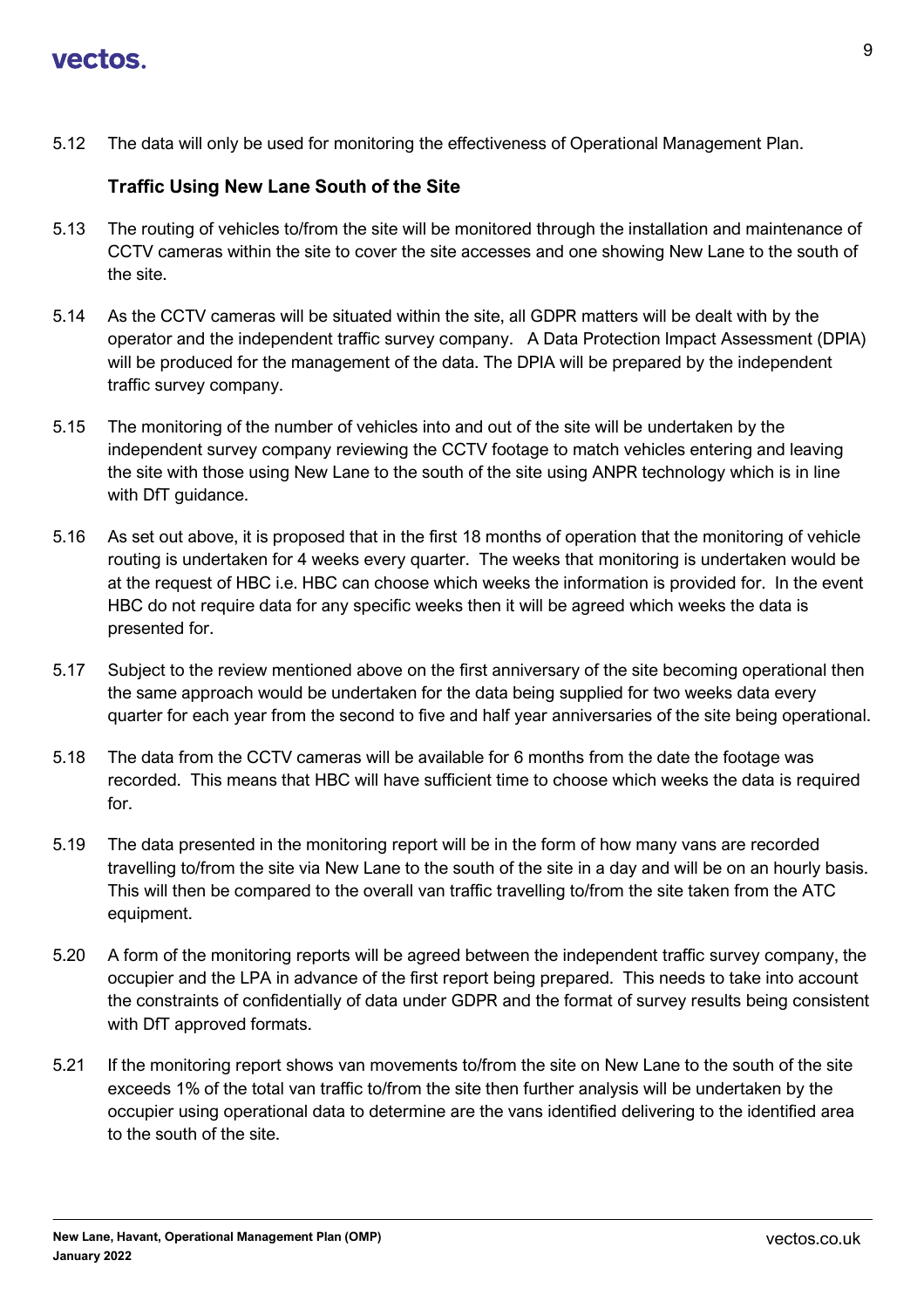- 5.22 In the event that New Lane to the south of the site is being used to travel to/from the site by drivers who are not delivering to the identified area to the south of the site, then the operator will take action through requiring drivers not to use this route unless they are delivering to the identified local area.
- 5.23 The ANPR data will be used by the occupier together with operational and personnel information to identify drivers which have not been following the routing provided. This would be carried out in a similar way to operators of hire car companies which find themselves notified of instances and they need to inform those responsible.
- 5.24 A stated above, it will be made clear in drivers' inductions and subsequent training how the routes around the site can be used with the majority of driving to/from the site being via Crossland Drive. New Lane to the south of the site will only be used if they are travelling to/from work or to deliver parcels to local residents within the defined area.
- 5.25 Delivery routes are planned for drivers as part of efficient route planning which is key to all logistic processes. The most direct route to the strategic road network is via Crossland Drive which means that the majority of traffic will use this route in any event and the additional controls will ensure this is case.
- 5.26 The use of the footage from the CCTV cameras will be in strict accordance with the GDPR requirements and a Data Protection Impact Assessment (DPIA) will be prepared to cover the use and storage of the footage and the data derived from it.
- 5.27 The CCTV cameras will be used to monitor the operation of the site for 5  $\frac{1}{2}$  years after the commencement of the proposed operation on the site.
- 5.28 The data will only be used for monitoring the effectiveness of the Operational Management Plan in terms of levels of traffic using New Lane to the south of the site.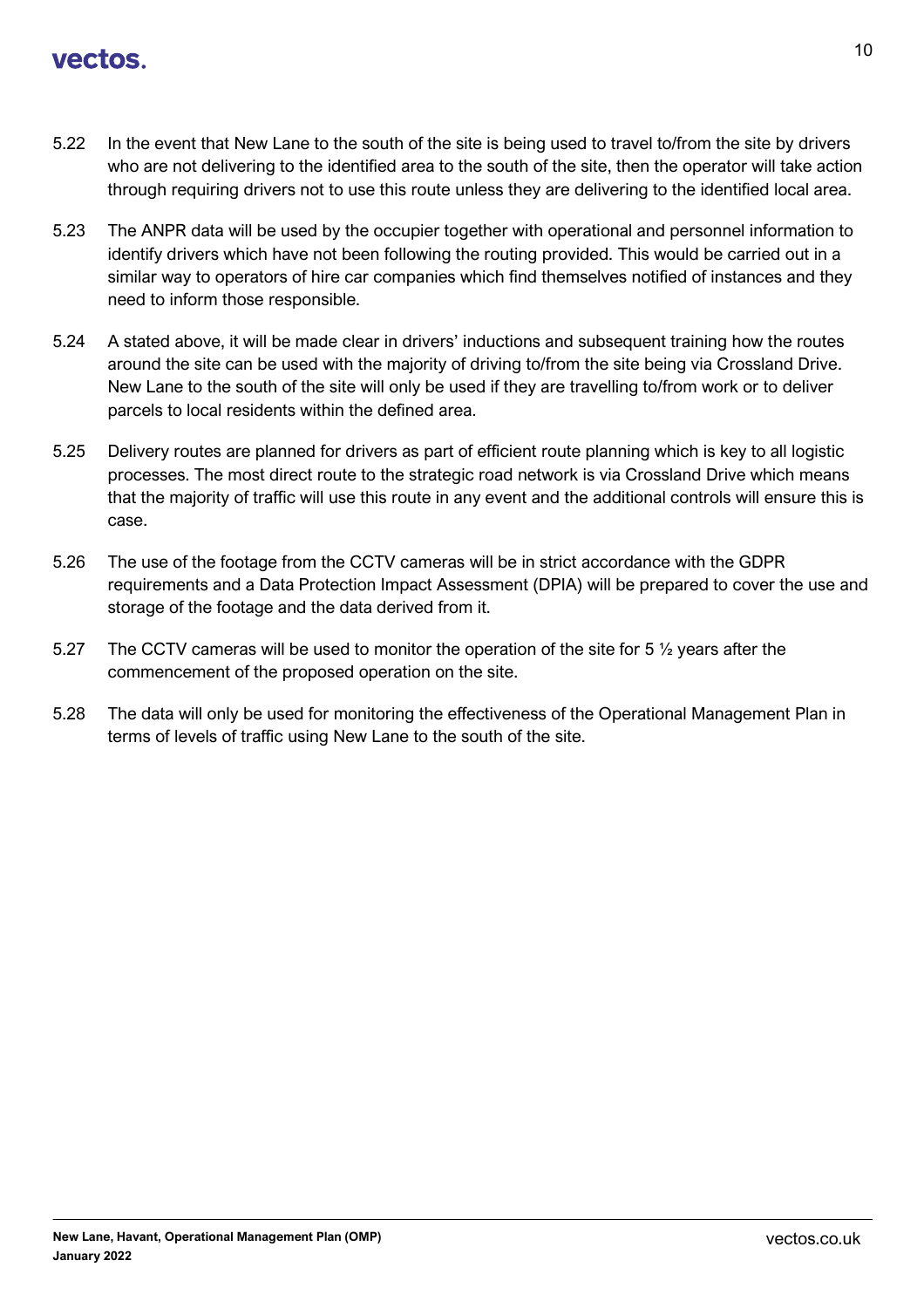## <span id="page-11-0"></span>**6 Summary and Conclusion**

- 6.1 Vectos has been appointed by Havant Property Investment LLP to provide highways and transport advice in relation to the re-development of a former Pfizer Site, New Lane, Havant. Havant Borough Council (HBC) are the local planning authority and Hampshire County Council (HCC) are the local highway authority.
- 6.2 The site is located within an existing employment area and was until recently occupied by a cold chain packaging, storage, and distribution facility.
- 6.3 The overall purpose of this Operational Management Plan (OMP) is to outline the proposed operation of the site to ensure it is consistent with the submitted assessments. A revised OMP would be prepared if there is a significant change in operation.
- 6.4 The traffic generation associated with the proposed use of the site has been agreed with HCC. Traffic will be generated through the three points of access proposed to serve the site.
- 6.5 The traffic distribution associated with the proposed development has been agreed with HCC. The majority of traffic will use Crossland Drive, with traffic only heading south along New Lane when employees arrive/leave the site from nearby areas of Havant or vans delivering parcels to local Havant residents who live in the area to the south of the site identified in Figure 4.1 (unless in exceptional circumstances as defined at Paragraph 4.3).
- 6.6 Monitoring will be undertaken of both the overall level of traffic and traffic travelling on New Lane south of the site. This will allow the effectiveness of OMP to be assessed and the operation of the site managed by HBC and HCC.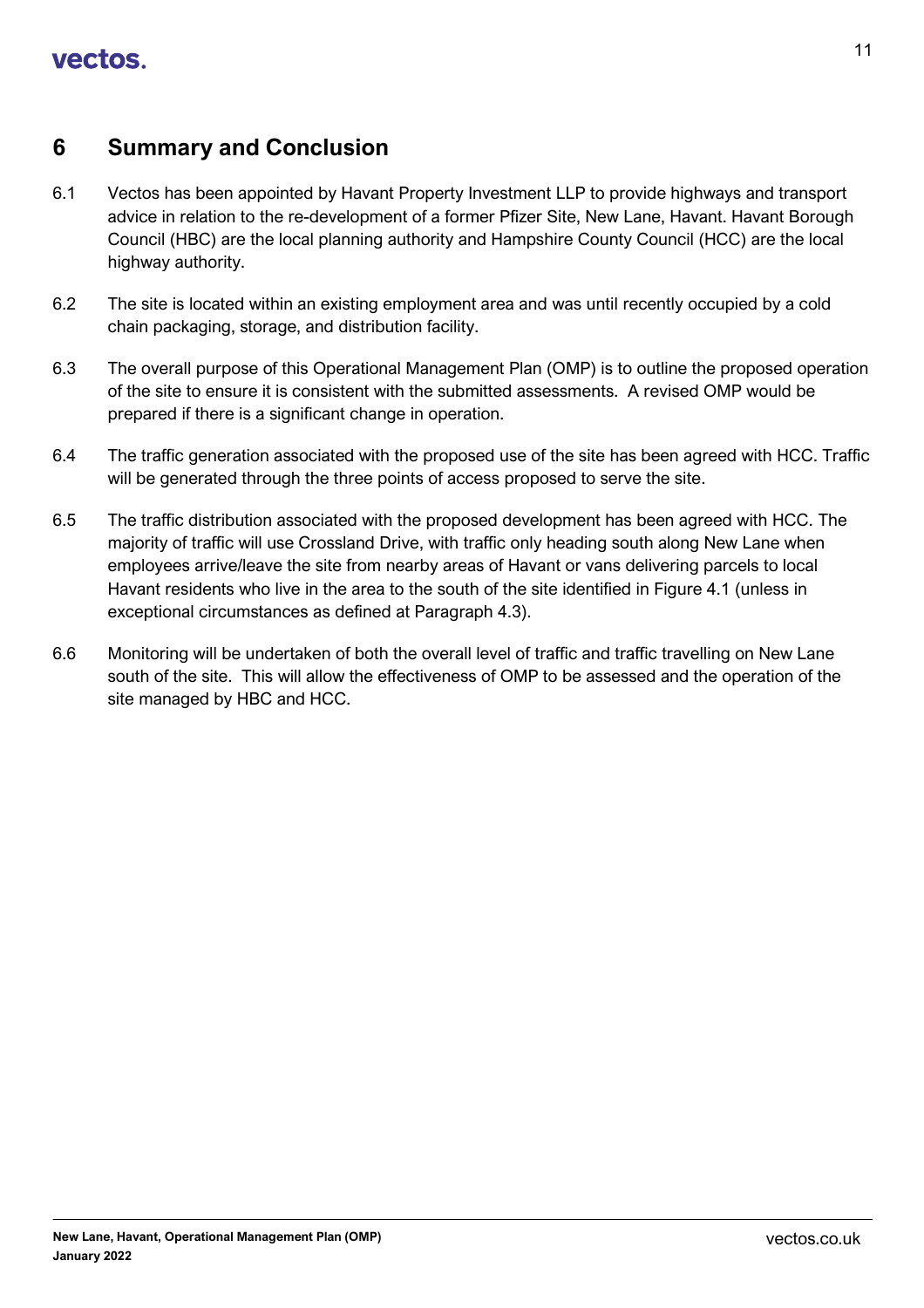# Appendix A

Traffic Data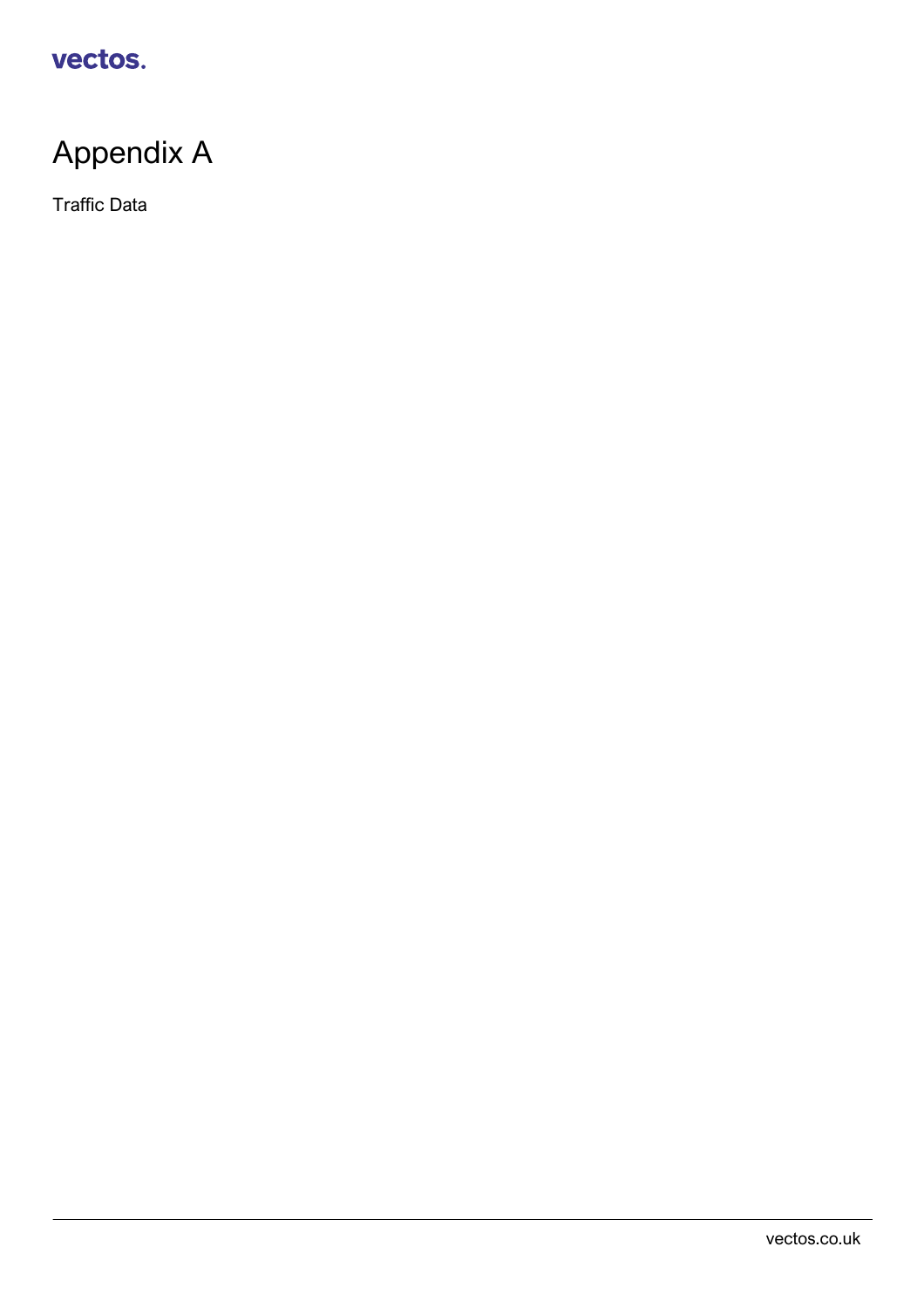| Daily Traffic Profile |  |  |
|-----------------------|--|--|
|                       |  |  |

| 157<br>133<br>206<br>121<br>39<br>43<br>11<br>105<br>157<br>71<br>-37<br>Total<br>$\sim$<br>$\sim$<br>$\sim$<br>$\sim$<br>$\sim$<br>$\sim$<br>$\sim$<br>$\sim$<br>$\sim$<br>$\sim$<br>89<br>157<br>121<br>39<br>16<br>117<br>Cars<br>-In<br>$\sim$<br>$\sim$<br>$\sim$<br>$\overline{\phantom{a}}$<br>$\sim$<br>$\sim$<br>$\sim$<br>$\sim$<br>$\sim$<br>$\sim$<br>$\sim$<br>$\sim$<br>$\overline{\phantom{a}}$<br>$\sim$<br>117<br>10<br>157<br>71<br>$\overline{37}$<br>$\overline{16}$<br>Out<br>27<br>105<br>$\overline{\phantom{a}}$<br>$\sim$<br>$\sim$<br>$\sim$<br>$\overline{\phantom{a}}$<br><b>.</b><br>$\overline{\phantom{a}}$<br>$\overline{\phantom{a}}$<br>$\sim$<br>$\blacksquare$<br>$\sim$<br>94<br>Total<br>216<br>94<br>45<br>45<br>30<br>164<br>223<br>50<br>24<br>144<br>45<br>81<br>$\sim$<br>$\sim$<br>$\sim$<br>$\overline{\phantom{a}}$<br>$\overline{\phantom{a}}$<br>$\overline{\phantom{a}}$<br>23<br>23<br>23<br>157<br>94<br>$12 \overline{ }$<br>23<br>8<br>216<br>50<br>Vans<br>In.<br>$\sim$<br>$\sim$<br>$\sim$<br>$\sim$<br>$\sim$<br>$\sim$<br>$\sim$<br>$\blacksquare$<br>$\overline{\phantom{a}}$<br>$\sim$<br>$\overline{\phantom{a}}$<br>$\blacksquare$<br>$\overline{\phantom{a}}$<br>$\overline{\phantom{a}}$<br>216<br>94<br>58<br>23<br>23<br>23<br>$\overline{12}$<br>Out<br>144<br>$\overline{23}$<br>$\overline{7}$<br>$\sim$<br>$\sim$<br>$\sim$<br>$\sim$<br>$\sim$<br>$\sim$<br>$\sim$<br>$\blacksquare$<br>$\blacksquare$<br>$\sim$<br>$\overline{\phantom{a}}$<br>$\overline{2}$<br>2<br>Total<br>2<br>2<br>2<br>2<br>2<br>8<br>8<br>8<br>8<br>8<br>8<br>8<br>8<br>$\sim$<br>$\sim$<br>$\sim$<br>$\sim$<br>$\blacksquare$<br>$\overline{\phantom{a}}$<br>$\sim$<br>$\sim$<br><b>HGVs</b><br>-ln<br>4<br>4<br>4<br>4<br>$\sim$<br>4<br>$\overline{4}$<br>4<br>4<br>$\overline{\phantom{a}}$<br>$\sim$<br>$\sim$<br>$\sim$<br>$\sim$<br>Out<br>4<br>4<br>-1<br>4<br>4<br>4<br>4<br>$\overline{4}$<br>4<br>$\sim$<br>$\sim$<br>$\overline{\phantom{a}}$<br>$\sim$<br>$\sim$<br>$\sim$<br>$\sim$<br>$\sim$<br>339<br>303<br>252<br>206<br>96<br>45<br>88<br>43<br>166<br>329<br>50<br>60<br>Total<br>81<br>45<br>71<br>9<br>8<br>8<br>8<br>141<br>8<br>8<br>8<br>41<br>39<br>89<br>122<br>158<br>23<br>23<br>10<br>158<br>217<br>94<br>12<br>40<br>23<br>50<br>121<br>Total<br>$\overline{4}$<br>-ln<br>4<br>4<br>4<br>4<br>4<br>4<br>$\sim$<br>117<br>58<br>23<br>50<br>Out<br>$\overline{145}$<br>217<br>95<br>$\overline{23}$<br>$\overline{34}$<br>112<br>157<br>71<br>49<br>$\overline{20}$<br>8<br>5<br>$\overline{4}$<br>$\overline{4}$<br>4<br>$\overline{4}$<br>4<br>$\overline{4}$<br>Indicative Daily Traffic Profile by Access<br>$\overline{19}$<br>6<br>8<br>12<br>13<br>$\overline{15}$<br>16<br>17<br>18<br>20<br>21<br>22<br>23<br>3<br>9<br>10<br>11<br>14<br>2<br>5<br>0<br>4<br>26<br>169<br>34<br>25<br>23<br>82<br>164<br>30<br>151<br>47<br>$\overline{18}$<br>23<br>23<br>15<br>126<br>Total<br>40<br>$\sim$<br>$\sim$<br>$\sim$<br>$\overline{\phantom{a}}$<br>$\sim$<br>$\sim$<br>$\overline{\phantom{a}}$<br>26<br>$\overline{79}$<br>61<br>$\overline{11}$<br>$\overline{11}$<br>79<br>47<br>25<br>$\overline{18}$<br>108<br>6<br>11<br>11<br><b>Northern Access</b><br>In<br>4<br>$\sim$<br>$\sim$<br>$\overline{\phantom{a}}$<br>$\sim$<br>$\overline{\phantom{a}}$<br>$\sim$<br>$\sim$<br>$\overline{\phantom{a}}$<br>$\sim$<br>$\overline{\phantom{a}}$<br>72<br>79<br>34<br>24<br>Out<br>108<br>47<br>29<br>$\overline{11}$<br>56<br>11<br>$\overline{11}$<br>3<br>11<br>$\sim$<br>$\sim$<br>$\sim$<br>$\sim$<br>$\sim$<br>$\overline{\phantom{a}}$<br>$\blacksquare$<br>$\sim$<br>154<br>133<br>Total<br>43<br>$\mathbf{2}$<br>2<br>11<br>$\sim$<br>$\sim$<br>$\blacksquare$<br>$\sim$<br>$\overline{\phantom{a}}$<br>$\sim$<br>$\sim$<br>$\sim$<br>$\overline{\phantom{a}}$<br>$\sim$<br>$\overline{\phantom{a}}$<br>$\sim$<br>$\sim$<br>۰.<br>$\overline{\phantom{a}}$<br>37<br>16<br>117<br>In<br>2<br><b>Central Access</b><br>$\sim$<br>$\sim$<br>$\sim$<br>۰<br>$\sim$<br>$\sim$<br>$\sim$<br>$\sim$<br>$\sim$<br>$\sim$<br>$\sim$<br>$\sim$<br>$\sim$<br>$\sim$<br>$\sim$<br>$\sim$<br>$\sim$<br>$\overline{\phantom{a}}$<br>$\sim$<br>Out<br>117<br>27<br>10<br>$\overline{2}$<br>$\overline{16}$<br>$\sim$<br>$\sim$<br>$\sim$<br>$\sim$<br>$\sim$<br>$\sim$<br>$\sim$<br>$\blacksquare$<br>$\sim$<br>$\sim$<br>$\blacksquare$<br>$\sim$<br>$\blacksquare$<br>$\sim$<br>$\sim$<br>$\sim$<br>$\overline{\phantom{a}}$<br>$\sim$<br>34<br>26<br>153<br>171<br>49<br>20<br>23<br>23<br>23<br>15<br>82<br>164<br>126<br>25<br>30<br>Total<br>40<br>8<br>8<br>8<br>8<br>8<br>8<br>8<br>8<br>26<br>25<br>80<br>62<br>19<br>11<br>79<br>47<br>$\overline{11}$<br>108<br>$\overline{11}$<br>4<br>6<br>4<br>4<br>$\overline{4}$<br>Southern Access<br>11<br>$\overline{4}$<br>In<br>4<br>4<br>4<br>4<br>$\sim$<br>Out<br>$\overline{73}$<br>109<br>48<br>29<br>11<br>11<br>$\overline{11}$<br>56<br>$\overline{79}$<br>$\overline{34}$<br>24<br>11<br>3<br>4<br>$\overline{4}$<br>4<br>4<br>4<br>$\overline{4}$<br>4<br>$\overline{4}$<br>$\sim$<br>$\sim$ |  | 6 | $\overline{7}$ | 8 | 9 | 10 | 11 | 12 | 13 | 14 | 15 | 16 | 17 | 18 | 19 | 20 | 21 | 22 | 23 | $\mathbf 0$ | 2 | 3 | 4 | 5 |
|-----------------------------------------------------------------------------------------------------------------------------------------------------------------------------------------------------------------------------------------------------------------------------------------------------------------------------------------------------------------------------------------------------------------------------------------------------------------------------------------------------------------------------------------------------------------------------------------------------------------------------------------------------------------------------------------------------------------------------------------------------------------------------------------------------------------------------------------------------------------------------------------------------------------------------------------------------------------------------------------------------------------------------------------------------------------------------------------------------------------------------------------------------------------------------------------------------------------------------------------------------------------------------------------------------------------------------------------------------------------------------------------------------------------------------------------------------------------------------------------------------------------------------------------------------------------------------------------------------------------------------------------------------------------------------------------------------------------------------------------------------------------------------------------------------------------------------------------------------------------------------------------------------------------------------------------------------------------------------------------------------------------------------------------------------------------------------------------------------------------------------------------------------------------------------------------------------------------------------------------------------------------------------------------------------------------------------------------------------------------------------------------------------------------------------------------------------------------------------------------------------------------------------------------------------------------------------------------------------------------------------------------------------------------------------------------------------------------------------------------------------------------------------------------------------------------------------------------------------------------------------------------------------------------------------------------------------------------------------------------------------------------------------------------------------------------------------------------------------------------------------------------------------------------------------------------------------------------------------------------------------------------------------------------------------------------------------------------------------------------------------------------------------------------------------------------------------------------------------------------------------------------------------------------------------------------------------------------------------------------------------------------------------------------------------------------------------------------------------------------------------------------------------------------------------------------------------------------------------------------------------------------------------------------------------------------------------------------------------------------------------------------------------------------------------------------------------------------------------------------------------------------------------------------------------------------------------------------------------------------------------------------------------------------------------------------------------------------------------------------------------------------------------------------------------------------------------------------------------------------------------------------------------------------------------------------------------------------------------------------------------------------------------------------------------------------------------------------------------------------------------------------------------------------------------------------------------------------------------------------------------------------------------------------------------------------------------------------------------------------------------------------------------------------------------------------------------------------------------------------------------------------------|--|---|----------------|---|---|----|----|----|----|----|----|----|----|----|----|----|----|----|----|-------------|---|---|---|---|
|                                                                                                                                                                                                                                                                                                                                                                                                                                                                                                                                                                                                                                                                                                                                                                                                                                                                                                                                                                                                                                                                                                                                                                                                                                                                                                                                                                                                                                                                                                                                                                                                                                                                                                                                                                                                                                                                                                                                                                                                                                                                                                                                                                                                                                                                                                                                                                                                                                                                                                                                                                                                                                                                                                                                                                                                                                                                                                                                                                                                                                                                                                                                                                                                                                                                                                                                                                                                                                                                                                                                                                                                                                                                                                                                                                                                                                                                                                                                                                                                                                                                                                                                                                                                                                                                                                                                                                                                                                                                                                                                                                                                                                                                                                                                                                                                                                                                                                                                                                                                                                                                                                                                               |  |   |                |   |   |    |    |    |    |    |    |    |    |    |    |    |    |    |    |             |   |   |   |   |
|                                                                                                                                                                                                                                                                                                                                                                                                                                                                                                                                                                                                                                                                                                                                                                                                                                                                                                                                                                                                                                                                                                                                                                                                                                                                                                                                                                                                                                                                                                                                                                                                                                                                                                                                                                                                                                                                                                                                                                                                                                                                                                                                                                                                                                                                                                                                                                                                                                                                                                                                                                                                                                                                                                                                                                                                                                                                                                                                                                                                                                                                                                                                                                                                                                                                                                                                                                                                                                                                                                                                                                                                                                                                                                                                                                                                                                                                                                                                                                                                                                                                                                                                                                                                                                                                                                                                                                                                                                                                                                                                                                                                                                                                                                                                                                                                                                                                                                                                                                                                                                                                                                                                               |  |   |                |   |   |    |    |    |    |    |    |    |    |    |    |    |    |    |    |             |   |   |   |   |
|                                                                                                                                                                                                                                                                                                                                                                                                                                                                                                                                                                                                                                                                                                                                                                                                                                                                                                                                                                                                                                                                                                                                                                                                                                                                                                                                                                                                                                                                                                                                                                                                                                                                                                                                                                                                                                                                                                                                                                                                                                                                                                                                                                                                                                                                                                                                                                                                                                                                                                                                                                                                                                                                                                                                                                                                                                                                                                                                                                                                                                                                                                                                                                                                                                                                                                                                                                                                                                                                                                                                                                                                                                                                                                                                                                                                                                                                                                                                                                                                                                                                                                                                                                                                                                                                                                                                                                                                                                                                                                                                                                                                                                                                                                                                                                                                                                                                                                                                                                                                                                                                                                                                               |  |   |                |   |   |    |    |    |    |    |    |    |    |    |    |    |    |    |    |             |   |   |   |   |
|                                                                                                                                                                                                                                                                                                                                                                                                                                                                                                                                                                                                                                                                                                                                                                                                                                                                                                                                                                                                                                                                                                                                                                                                                                                                                                                                                                                                                                                                                                                                                                                                                                                                                                                                                                                                                                                                                                                                                                                                                                                                                                                                                                                                                                                                                                                                                                                                                                                                                                                                                                                                                                                                                                                                                                                                                                                                                                                                                                                                                                                                                                                                                                                                                                                                                                                                                                                                                                                                                                                                                                                                                                                                                                                                                                                                                                                                                                                                                                                                                                                                                                                                                                                                                                                                                                                                                                                                                                                                                                                                                                                                                                                                                                                                                                                                                                                                                                                                                                                                                                                                                                                                               |  |   |                |   |   |    |    |    |    |    |    |    |    |    |    |    |    |    |    |             |   |   |   |   |
|                                                                                                                                                                                                                                                                                                                                                                                                                                                                                                                                                                                                                                                                                                                                                                                                                                                                                                                                                                                                                                                                                                                                                                                                                                                                                                                                                                                                                                                                                                                                                                                                                                                                                                                                                                                                                                                                                                                                                                                                                                                                                                                                                                                                                                                                                                                                                                                                                                                                                                                                                                                                                                                                                                                                                                                                                                                                                                                                                                                                                                                                                                                                                                                                                                                                                                                                                                                                                                                                                                                                                                                                                                                                                                                                                                                                                                                                                                                                                                                                                                                                                                                                                                                                                                                                                                                                                                                                                                                                                                                                                                                                                                                                                                                                                                                                                                                                                                                                                                                                                                                                                                                                               |  |   |                |   |   |    |    |    |    |    |    |    |    |    |    |    |    |    |    |             |   |   |   |   |
|                                                                                                                                                                                                                                                                                                                                                                                                                                                                                                                                                                                                                                                                                                                                                                                                                                                                                                                                                                                                                                                                                                                                                                                                                                                                                                                                                                                                                                                                                                                                                                                                                                                                                                                                                                                                                                                                                                                                                                                                                                                                                                                                                                                                                                                                                                                                                                                                                                                                                                                                                                                                                                                                                                                                                                                                                                                                                                                                                                                                                                                                                                                                                                                                                                                                                                                                                                                                                                                                                                                                                                                                                                                                                                                                                                                                                                                                                                                                                                                                                                                                                                                                                                                                                                                                                                                                                                                                                                                                                                                                                                                                                                                                                                                                                                                                                                                                                                                                                                                                                                                                                                                                               |  |   |                |   |   |    |    |    |    |    |    |    |    |    |    |    |    |    |    |             |   |   |   |   |
|                                                                                                                                                                                                                                                                                                                                                                                                                                                                                                                                                                                                                                                                                                                                                                                                                                                                                                                                                                                                                                                                                                                                                                                                                                                                                                                                                                                                                                                                                                                                                                                                                                                                                                                                                                                                                                                                                                                                                                                                                                                                                                                                                                                                                                                                                                                                                                                                                                                                                                                                                                                                                                                                                                                                                                                                                                                                                                                                                                                                                                                                                                                                                                                                                                                                                                                                                                                                                                                                                                                                                                                                                                                                                                                                                                                                                                                                                                                                                                                                                                                                                                                                                                                                                                                                                                                                                                                                                                                                                                                                                                                                                                                                                                                                                                                                                                                                                                                                                                                                                                                                                                                                               |  |   |                |   |   |    |    |    |    |    |    |    |    |    |    |    |    |    |    |             |   |   |   |   |
|                                                                                                                                                                                                                                                                                                                                                                                                                                                                                                                                                                                                                                                                                                                                                                                                                                                                                                                                                                                                                                                                                                                                                                                                                                                                                                                                                                                                                                                                                                                                                                                                                                                                                                                                                                                                                                                                                                                                                                                                                                                                                                                                                                                                                                                                                                                                                                                                                                                                                                                                                                                                                                                                                                                                                                                                                                                                                                                                                                                                                                                                                                                                                                                                                                                                                                                                                                                                                                                                                                                                                                                                                                                                                                                                                                                                                                                                                                                                                                                                                                                                                                                                                                                                                                                                                                                                                                                                                                                                                                                                                                                                                                                                                                                                                                                                                                                                                                                                                                                                                                                                                                                                               |  |   |                |   |   |    |    |    |    |    |    |    |    |    |    |    |    |    |    |             |   |   |   |   |
|                                                                                                                                                                                                                                                                                                                                                                                                                                                                                                                                                                                                                                                                                                                                                                                                                                                                                                                                                                                                                                                                                                                                                                                                                                                                                                                                                                                                                                                                                                                                                                                                                                                                                                                                                                                                                                                                                                                                                                                                                                                                                                                                                                                                                                                                                                                                                                                                                                                                                                                                                                                                                                                                                                                                                                                                                                                                                                                                                                                                                                                                                                                                                                                                                                                                                                                                                                                                                                                                                                                                                                                                                                                                                                                                                                                                                                                                                                                                                                                                                                                                                                                                                                                                                                                                                                                                                                                                                                                                                                                                                                                                                                                                                                                                                                                                                                                                                                                                                                                                                                                                                                                                               |  |   |                |   |   |    |    |    |    |    |    |    |    |    |    |    |    |    |    |             |   |   |   |   |
|                                                                                                                                                                                                                                                                                                                                                                                                                                                                                                                                                                                                                                                                                                                                                                                                                                                                                                                                                                                                                                                                                                                                                                                                                                                                                                                                                                                                                                                                                                                                                                                                                                                                                                                                                                                                                                                                                                                                                                                                                                                                                                                                                                                                                                                                                                                                                                                                                                                                                                                                                                                                                                                                                                                                                                                                                                                                                                                                                                                                                                                                                                                                                                                                                                                                                                                                                                                                                                                                                                                                                                                                                                                                                                                                                                                                                                                                                                                                                                                                                                                                                                                                                                                                                                                                                                                                                                                                                                                                                                                                                                                                                                                                                                                                                                                                                                                                                                                                                                                                                                                                                                                                               |  |   |                |   |   |    |    |    |    |    |    |    |    |    |    |    |    |    |    |             |   |   |   |   |
|                                                                                                                                                                                                                                                                                                                                                                                                                                                                                                                                                                                                                                                                                                                                                                                                                                                                                                                                                                                                                                                                                                                                                                                                                                                                                                                                                                                                                                                                                                                                                                                                                                                                                                                                                                                                                                                                                                                                                                                                                                                                                                                                                                                                                                                                                                                                                                                                                                                                                                                                                                                                                                                                                                                                                                                                                                                                                                                                                                                                                                                                                                                                                                                                                                                                                                                                                                                                                                                                                                                                                                                                                                                                                                                                                                                                                                                                                                                                                                                                                                                                                                                                                                                                                                                                                                                                                                                                                                                                                                                                                                                                                                                                                                                                                                                                                                                                                                                                                                                                                                                                                                                                               |  |   |                |   |   |    |    |    |    |    |    |    |    |    |    |    |    |    |    |             |   |   |   |   |
|                                                                                                                                                                                                                                                                                                                                                                                                                                                                                                                                                                                                                                                                                                                                                                                                                                                                                                                                                                                                                                                                                                                                                                                                                                                                                                                                                                                                                                                                                                                                                                                                                                                                                                                                                                                                                                                                                                                                                                                                                                                                                                                                                                                                                                                                                                                                                                                                                                                                                                                                                                                                                                                                                                                                                                                                                                                                                                                                                                                                                                                                                                                                                                                                                                                                                                                                                                                                                                                                                                                                                                                                                                                                                                                                                                                                                                                                                                                                                                                                                                                                                                                                                                                                                                                                                                                                                                                                                                                                                                                                                                                                                                                                                                                                                                                                                                                                                                                                                                                                                                                                                                                                               |  |   |                |   |   |    |    |    |    |    |    |    |    |    |    |    |    |    |    |             |   |   |   |   |
|                                                                                                                                                                                                                                                                                                                                                                                                                                                                                                                                                                                                                                                                                                                                                                                                                                                                                                                                                                                                                                                                                                                                                                                                                                                                                                                                                                                                                                                                                                                                                                                                                                                                                                                                                                                                                                                                                                                                                                                                                                                                                                                                                                                                                                                                                                                                                                                                                                                                                                                                                                                                                                                                                                                                                                                                                                                                                                                                                                                                                                                                                                                                                                                                                                                                                                                                                                                                                                                                                                                                                                                                                                                                                                                                                                                                                                                                                                                                                                                                                                                                                                                                                                                                                                                                                                                                                                                                                                                                                                                                                                                                                                                                                                                                                                                                                                                                                                                                                                                                                                                                                                                                               |  |   |                |   |   |    |    |    |    |    |    |    |    |    |    |    |    |    |    |             |   |   |   |   |
|                                                                                                                                                                                                                                                                                                                                                                                                                                                                                                                                                                                                                                                                                                                                                                                                                                                                                                                                                                                                                                                                                                                                                                                                                                                                                                                                                                                                                                                                                                                                                                                                                                                                                                                                                                                                                                                                                                                                                                                                                                                                                                                                                                                                                                                                                                                                                                                                                                                                                                                                                                                                                                                                                                                                                                                                                                                                                                                                                                                                                                                                                                                                                                                                                                                                                                                                                                                                                                                                                                                                                                                                                                                                                                                                                                                                                                                                                                                                                                                                                                                                                                                                                                                                                                                                                                                                                                                                                                                                                                                                                                                                                                                                                                                                                                                                                                                                                                                                                                                                                                                                                                                                               |  |   |                |   |   |    |    |    |    |    |    |    |    |    |    |    |    |    |    |             |   |   |   |   |
|                                                                                                                                                                                                                                                                                                                                                                                                                                                                                                                                                                                                                                                                                                                                                                                                                                                                                                                                                                                                                                                                                                                                                                                                                                                                                                                                                                                                                                                                                                                                                                                                                                                                                                                                                                                                                                                                                                                                                                                                                                                                                                                                                                                                                                                                                                                                                                                                                                                                                                                                                                                                                                                                                                                                                                                                                                                                                                                                                                                                                                                                                                                                                                                                                                                                                                                                                                                                                                                                                                                                                                                                                                                                                                                                                                                                                                                                                                                                                                                                                                                                                                                                                                                                                                                                                                                                                                                                                                                                                                                                                                                                                                                                                                                                                                                                                                                                                                                                                                                                                                                                                                                                               |  |   |                |   |   |    |    |    |    |    |    |    |    |    |    |    |    |    |    |             |   |   |   |   |
|                                                                                                                                                                                                                                                                                                                                                                                                                                                                                                                                                                                                                                                                                                                                                                                                                                                                                                                                                                                                                                                                                                                                                                                                                                                                                                                                                                                                                                                                                                                                                                                                                                                                                                                                                                                                                                                                                                                                                                                                                                                                                                                                                                                                                                                                                                                                                                                                                                                                                                                                                                                                                                                                                                                                                                                                                                                                                                                                                                                                                                                                                                                                                                                                                                                                                                                                                                                                                                                                                                                                                                                                                                                                                                                                                                                                                                                                                                                                                                                                                                                                                                                                                                                                                                                                                                                                                                                                                                                                                                                                                                                                                                                                                                                                                                                                                                                                                                                                                                                                                                                                                                                                               |  |   |                |   |   |    |    |    |    |    |    |    |    |    |    |    |    |    |    |             |   |   |   |   |
|                                                                                                                                                                                                                                                                                                                                                                                                                                                                                                                                                                                                                                                                                                                                                                                                                                                                                                                                                                                                                                                                                                                                                                                                                                                                                                                                                                                                                                                                                                                                                                                                                                                                                                                                                                                                                                                                                                                                                                                                                                                                                                                                                                                                                                                                                                                                                                                                                                                                                                                                                                                                                                                                                                                                                                                                                                                                                                                                                                                                                                                                                                                                                                                                                                                                                                                                                                                                                                                                                                                                                                                                                                                                                                                                                                                                                                                                                                                                                                                                                                                                                                                                                                                                                                                                                                                                                                                                                                                                                                                                                                                                                                                                                                                                                                                                                                                                                                                                                                                                                                                                                                                                               |  |   |                |   |   |    |    |    |    |    |    |    |    |    |    |    |    |    |    |             |   |   |   |   |
|                                                                                                                                                                                                                                                                                                                                                                                                                                                                                                                                                                                                                                                                                                                                                                                                                                                                                                                                                                                                                                                                                                                                                                                                                                                                                                                                                                                                                                                                                                                                                                                                                                                                                                                                                                                                                                                                                                                                                                                                                                                                                                                                                                                                                                                                                                                                                                                                                                                                                                                                                                                                                                                                                                                                                                                                                                                                                                                                                                                                                                                                                                                                                                                                                                                                                                                                                                                                                                                                                                                                                                                                                                                                                                                                                                                                                                                                                                                                                                                                                                                                                                                                                                                                                                                                                                                                                                                                                                                                                                                                                                                                                                                                                                                                                                                                                                                                                                                                                                                                                                                                                                                                               |  |   |                |   |   |    |    |    |    |    |    |    |    |    |    |    |    |    |    |             |   |   |   |   |
|                                                                                                                                                                                                                                                                                                                                                                                                                                                                                                                                                                                                                                                                                                                                                                                                                                                                                                                                                                                                                                                                                                                                                                                                                                                                                                                                                                                                                                                                                                                                                                                                                                                                                                                                                                                                                                                                                                                                                                                                                                                                                                                                                                                                                                                                                                                                                                                                                                                                                                                                                                                                                                                                                                                                                                                                                                                                                                                                                                                                                                                                                                                                                                                                                                                                                                                                                                                                                                                                                                                                                                                                                                                                                                                                                                                                                                                                                                                                                                                                                                                                                                                                                                                                                                                                                                                                                                                                                                                                                                                                                                                                                                                                                                                                                                                                                                                                                                                                                                                                                                                                                                                                               |  |   |                |   |   |    |    |    |    |    |    |    |    |    |    |    |    |    |    |             |   |   |   |   |
|                                                                                                                                                                                                                                                                                                                                                                                                                                                                                                                                                                                                                                                                                                                                                                                                                                                                                                                                                                                                                                                                                                                                                                                                                                                                                                                                                                                                                                                                                                                                                                                                                                                                                                                                                                                                                                                                                                                                                                                                                                                                                                                                                                                                                                                                                                                                                                                                                                                                                                                                                                                                                                                                                                                                                                                                                                                                                                                                                                                                                                                                                                                                                                                                                                                                                                                                                                                                                                                                                                                                                                                                                                                                                                                                                                                                                                                                                                                                                                                                                                                                                                                                                                                                                                                                                                                                                                                                                                                                                                                                                                                                                                                                                                                                                                                                                                                                                                                                                                                                                                                                                                                                               |  |   |                |   |   |    |    |    |    |    |    |    |    |    |    |    |    |    |    |             |   |   |   |   |
|                                                                                                                                                                                                                                                                                                                                                                                                                                                                                                                                                                                                                                                                                                                                                                                                                                                                                                                                                                                                                                                                                                                                                                                                                                                                                                                                                                                                                                                                                                                                                                                                                                                                                                                                                                                                                                                                                                                                                                                                                                                                                                                                                                                                                                                                                                                                                                                                                                                                                                                                                                                                                                                                                                                                                                                                                                                                                                                                                                                                                                                                                                                                                                                                                                                                                                                                                                                                                                                                                                                                                                                                                                                                                                                                                                                                                                                                                                                                                                                                                                                                                                                                                                                                                                                                                                                                                                                                                                                                                                                                                                                                                                                                                                                                                                                                                                                                                                                                                                                                                                                                                                                                               |  |   |                |   |   |    |    |    |    |    |    |    |    |    |    |    |    |    |    |             |   |   |   |   |
|                                                                                                                                                                                                                                                                                                                                                                                                                                                                                                                                                                                                                                                                                                                                                                                                                                                                                                                                                                                                                                                                                                                                                                                                                                                                                                                                                                                                                                                                                                                                                                                                                                                                                                                                                                                                                                                                                                                                                                                                                                                                                                                                                                                                                                                                                                                                                                                                                                                                                                                                                                                                                                                                                                                                                                                                                                                                                                                                                                                                                                                                                                                                                                                                                                                                                                                                                                                                                                                                                                                                                                                                                                                                                                                                                                                                                                                                                                                                                                                                                                                                                                                                                                                                                                                                                                                                                                                                                                                                                                                                                                                                                                                                                                                                                                                                                                                                                                                                                                                                                                                                                                                                               |  |   |                |   |   |    |    |    |    |    |    |    |    |    |    |    |    |    |    |             |   |   |   |   |
|                                                                                                                                                                                                                                                                                                                                                                                                                                                                                                                                                                                                                                                                                                                                                                                                                                                                                                                                                                                                                                                                                                                                                                                                                                                                                                                                                                                                                                                                                                                                                                                                                                                                                                                                                                                                                                                                                                                                                                                                                                                                                                                                                                                                                                                                                                                                                                                                                                                                                                                                                                                                                                                                                                                                                                                                                                                                                                                                                                                                                                                                                                                                                                                                                                                                                                                                                                                                                                                                                                                                                                                                                                                                                                                                                                                                                                                                                                                                                                                                                                                                                                                                                                                                                                                                                                                                                                                                                                                                                                                                                                                                                                                                                                                                                                                                                                                                                                                                                                                                                                                                                                                                               |  |   |                |   |   |    |    |    |    |    |    |    |    |    |    |    |    |    |    |             |   |   |   |   |
|                                                                                                                                                                                                                                                                                                                                                                                                                                                                                                                                                                                                                                                                                                                                                                                                                                                                                                                                                                                                                                                                                                                                                                                                                                                                                                                                                                                                                                                                                                                                                                                                                                                                                                                                                                                                                                                                                                                                                                                                                                                                                                                                                                                                                                                                                                                                                                                                                                                                                                                                                                                                                                                                                                                                                                                                                                                                                                                                                                                                                                                                                                                                                                                                                                                                                                                                                                                                                                                                                                                                                                                                                                                                                                                                                                                                                                                                                                                                                                                                                                                                                                                                                                                                                                                                                                                                                                                                                                                                                                                                                                                                                                                                                                                                                                                                                                                                                                                                                                                                                                                                                                                                               |  |   |                |   |   |    |    |    |    |    |    |    |    |    |    |    |    |    |    |             |   |   |   |   |
|                                                                                                                                                                                                                                                                                                                                                                                                                                                                                                                                                                                                                                                                                                                                                                                                                                                                                                                                                                                                                                                                                                                                                                                                                                                                                                                                                                                                                                                                                                                                                                                                                                                                                                                                                                                                                                                                                                                                                                                                                                                                                                                                                                                                                                                                                                                                                                                                                                                                                                                                                                                                                                                                                                                                                                                                                                                                                                                                                                                                                                                                                                                                                                                                                                                                                                                                                                                                                                                                                                                                                                                                                                                                                                                                                                                                                                                                                                                                                                                                                                                                                                                                                                                                                                                                                                                                                                                                                                                                                                                                                                                                                                                                                                                                                                                                                                                                                                                                                                                                                                                                                                                                               |  |   |                |   |   |    |    |    |    |    |    |    |    |    |    |    |    |    |    |             |   |   |   |   |
|                                                                                                                                                                                                                                                                                                                                                                                                                                                                                                                                                                                                                                                                                                                                                                                                                                                                                                                                                                                                                                                                                                                                                                                                                                                                                                                                                                                                                                                                                                                                                                                                                                                                                                                                                                                                                                                                                                                                                                                                                                                                                                                                                                                                                                                                                                                                                                                                                                                                                                                                                                                                                                                                                                                                                                                                                                                                                                                                                                                                                                                                                                                                                                                                                                                                                                                                                                                                                                                                                                                                                                                                                                                                                                                                                                                                                                                                                                                                                                                                                                                                                                                                                                                                                                                                                                                                                                                                                                                                                                                                                                                                                                                                                                                                                                                                                                                                                                                                                                                                                                                                                                                                               |  |   |                |   |   |    |    |    |    |    |    |    |    |    |    |    |    |    |    |             |   |   |   |   |
|                                                                                                                                                                                                                                                                                                                                                                                                                                                                                                                                                                                                                                                                                                                                                                                                                                                                                                                                                                                                                                                                                                                                                                                                                                                                                                                                                                                                                                                                                                                                                                                                                                                                                                                                                                                                                                                                                                                                                                                                                                                                                                                                                                                                                                                                                                                                                                                                                                                                                                                                                                                                                                                                                                                                                                                                                                                                                                                                                                                                                                                                                                                                                                                                                                                                                                                                                                                                                                                                                                                                                                                                                                                                                                                                                                                                                                                                                                                                                                                                                                                                                                                                                                                                                                                                                                                                                                                                                                                                                                                                                                                                                                                                                                                                                                                                                                                                                                                                                                                                                                                                                                                                               |  |   |                |   |   |    |    |    |    |    |    |    |    |    |    |    |    |    |    |             |   |   |   |   |
|                                                                                                                                                                                                                                                                                                                                                                                                                                                                                                                                                                                                                                                                                                                                                                                                                                                                                                                                                                                                                                                                                                                                                                                                                                                                                                                                                                                                                                                                                                                                                                                                                                                                                                                                                                                                                                                                                                                                                                                                                                                                                                                                                                                                                                                                                                                                                                                                                                                                                                                                                                                                                                                                                                                                                                                                                                                                                                                                                                                                                                                                                                                                                                                                                                                                                                                                                                                                                                                                                                                                                                                                                                                                                                                                                                                                                                                                                                                                                                                                                                                                                                                                                                                                                                                                                                                                                                                                                                                                                                                                                                                                                                                                                                                                                                                                                                                                                                                                                                                                                                                                                                                                               |  |   |                |   |   |    |    |    |    |    |    |    |    |    |    |    |    |    |    |             |   |   |   |   |
| 339<br>303<br>96<br>252<br>206<br>45<br>45<br>88<br>164<br>327<br>50<br>60<br>141<br>8<br>Total<br>41<br>81<br>41<br>71<br>8<br>8<br>8<br>9<br>8<br>8                                                                                                                                                                                                                                                                                                                                                                                                                                                                                                                                                                                                                                                                                                                                                                                                                                                                                                                                                                                                                                                                                                                                                                                                                                                                                                                                                                                                                                                                                                                                                                                                                                                                                                                                                                                                                                                                                                                                                                                                                                                                                                                                                                                                                                                                                                                                                                                                                                                                                                                                                                                                                                                                                                                                                                                                                                                                                                                                                                                                                                                                                                                                                                                                                                                                                                                                                                                                                                                                                                                                                                                                                                                                                                                                                                                                                                                                                                                                                                                                                                                                                                                                                                                                                                                                                                                                                                                                                                                                                                                                                                                                                                                                                                                                                                                                                                                                                                                                                                                         |  |   |                |   |   |    |    |    |    |    |    |    |    |    |    |    |    |    |    |             |   |   |   |   |
| 89<br>158<br>122<br>23<br>23<br>39<br>216<br>94<br>12<br>23<br>157<br>50<br>121<br>40<br>9<br>Total<br>$\overline{4}$<br>$\overline{4}$<br>-ln<br>4<br>4<br>4<br>4<br>4<br>$\sim$                                                                                                                                                                                                                                                                                                                                                                                                                                                                                                                                                                                                                                                                                                                                                                                                                                                                                                                                                                                                                                                                                                                                                                                                                                                                                                                                                                                                                                                                                                                                                                                                                                                                                                                                                                                                                                                                                                                                                                                                                                                                                                                                                                                                                                                                                                                                                                                                                                                                                                                                                                                                                                                                                                                                                                                                                                                                                                                                                                                                                                                                                                                                                                                                                                                                                                                                                                                                                                                                                                                                                                                                                                                                                                                                                                                                                                                                                                                                                                                                                                                                                                                                                                                                                                                                                                                                                                                                                                                                                                                                                                                                                                                                                                                                                                                                                                                                                                                                                             |  |   |                |   |   |    |    |    |    |    |    |    |    |    |    |    |    |    |    |             |   |   |   |   |
| 117<br>145<br>217<br>95<br>23<br>33<br>20<br>58<br>23<br>50<br>157<br>49<br>Out<br>111<br>71<br>5<br>4<br>4<br>4<br>4<br>4                                                                                                                                                                                                                                                                                                                                                                                                                                                                                                                                                                                                                                                                                                                                                                                                                                                                                                                                                                                                                                                                                                                                                                                                                                                                                                                                                                                                                                                                                                                                                                                                                                                                                                                                                                                                                                                                                                                                                                                                                                                                                                                                                                                                                                                                                                                                                                                                                                                                                                                                                                                                                                                                                                                                                                                                                                                                                                                                                                                                                                                                                                                                                                                                                                                                                                                                                                                                                                                                                                                                                                                                                                                                                                                                                                                                                                                                                                                                                                                                                                                                                                                                                                                                                                                                                                                                                                                                                                                                                                                                                                                                                                                                                                                                                                                                                                                                                                                                                                                                                    |  |   |                |   |   |    |    |    |    |    |    |    |    |    |    |    |    |    |    |             |   |   |   |   |